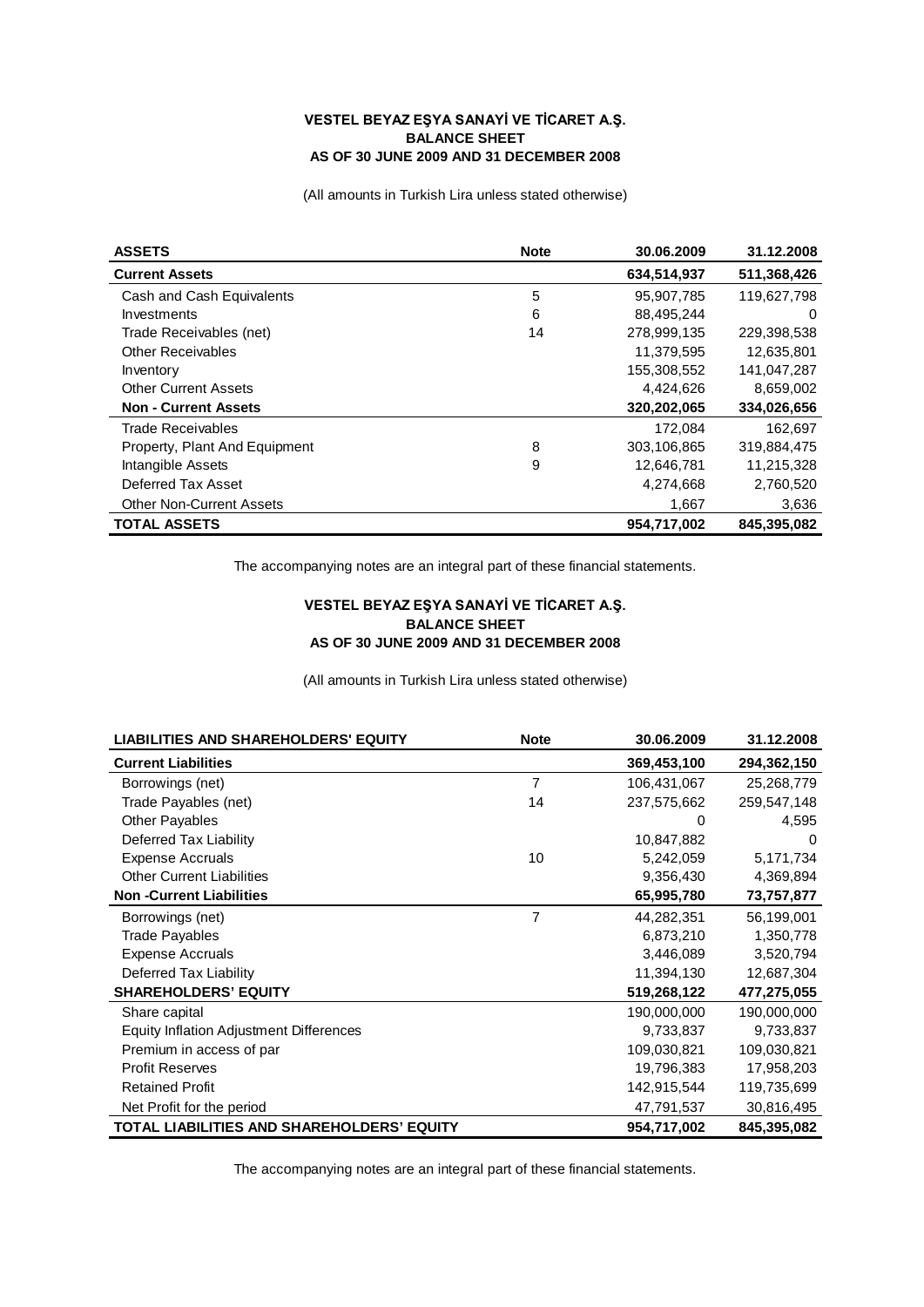## **VESTEL BEYAZ EŞYA SANAYİ VE TİCARET A.Ş. INCOME STATEMENT FOR THE SIX MONTH PERIOD ENDED 30 JUNE 2009**

(All amounts in Turkish Lira unless stated otherwise)

|                                          | <b>Note</b> | $01.01 -$<br>30.06.2009 | $01.01 -$<br>30.06.2008 |
|------------------------------------------|-------------|-------------------------|-------------------------|
|                                          |             |                         |                         |
| <b>BASIC OPERATING INCOME</b>            |             |                         |                         |
| Sales (net)                              | 4           | 609,200,863             | 609,768,156             |
| Cost of Sales (-)                        |             | (511, 594, 138)         | (536, 530, 223)         |
| <b>GROSS PROFIT</b>                      |             | 97,606,725              | 73,237,933              |
| Marketing and selling expenses           |             | (12, 532, 530)          | (12,095,820)            |
| General and administrative expenses      |             | (7, 419, 821)           | (8, 139, 429)           |
| Research and development expenses        |             | (3,952,985)             | (1,907,628)             |
| Other operating income                   |             | 4,649,244               | 4,360,508               |
| Other operating expense                  |             | (4,352,665)             | (690, 452)              |
| <b>OPERATING PROFIT</b>                  |             | 73,997,968              | 54,765,112              |
| Financing Income                         | 11          | 53,651,542              | 48,478,571              |
| <b>Financing Expenses</b>                | 12          | (70, 373, 275)          | (60, 548, 279)          |
| <b>PROFIT BEFORE TAX</b>                 |             | 57,276,235              | 42,695,404              |
| Tax on income from continuing operations |             |                         |                         |
| Tax charge for the period                |             | (12, 292, 020)          | (9,353,936)             |
| Deferred tax income                      |             | 2,807,322               | (473, 556)              |
| <b>NET INCOME FOR THE PERIOD</b>         |             | 47,791,537              | 32,867,912              |
| <b>EARNINGS PER SHARE (TL)</b>           |             | 0.25                    | 0.17                    |

The accompanying notes are an integral part of these financial statements.